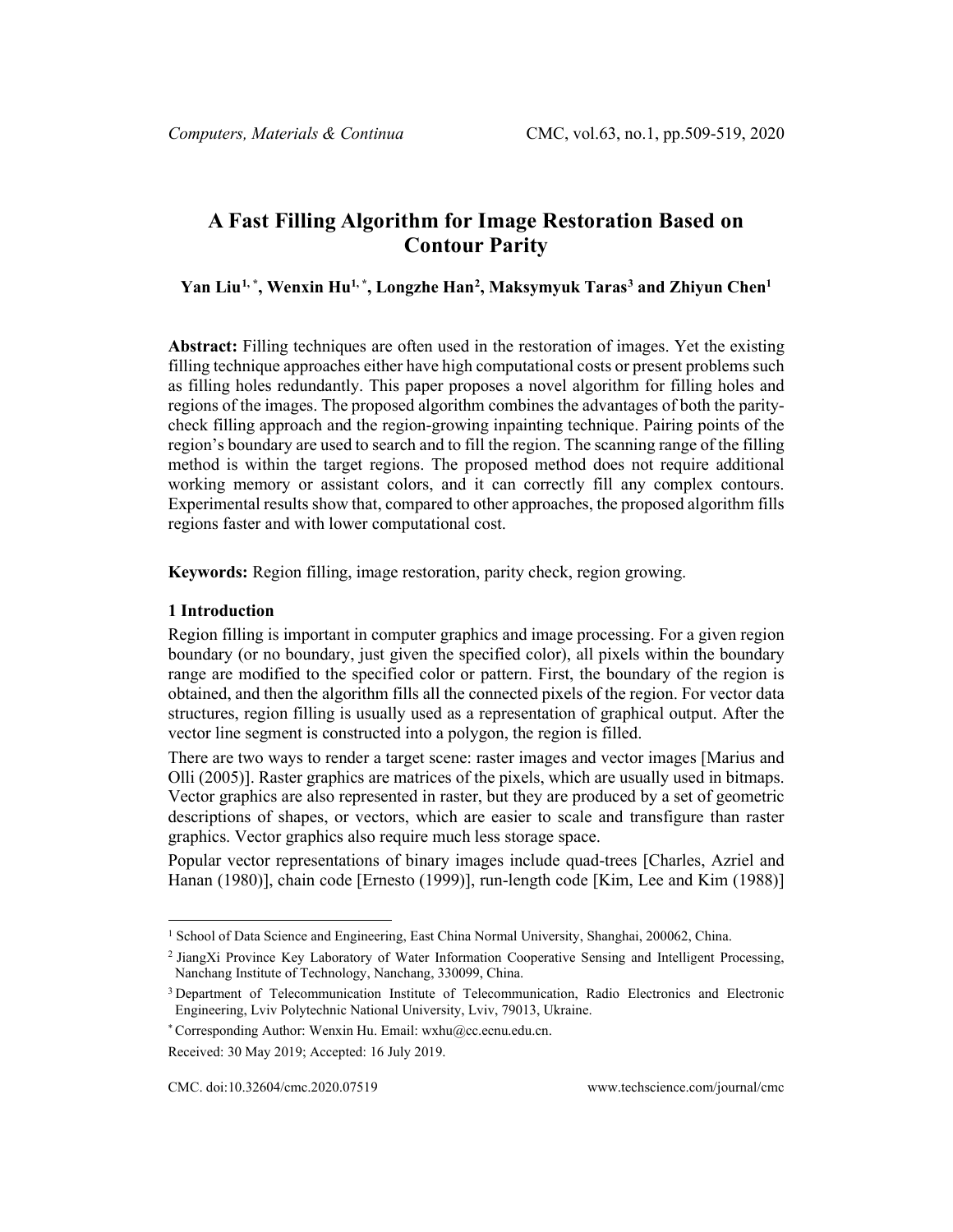and bin-code [Yao and Kuo (2000)]. They are obtained from raster graphics through a procedure called raster-vector transformation, while region filling is the inverse operation. Liu proposed an efficient quantum perceptron algorithm based on the unitary weights [Liu, Gao, Liu et al. (2019)], which can realize basic quantum gate functions [Liu, Gao, Yu et al. (2018)]. The feature selection algorithm used in binary classification can help a user retrieve items from a database [Liu, Gao, Wang et al. (2019)]. They studied the effect of quantum noise on deterministic state preparation [Qu, Wu, Wang et al. (2017)] and designed a method based on quantum image expansion [Qu, Li, Xu et al. (2019)] and Grover search algorithm [Qu, Cheng and Wang (2019)].



**Figure 1:** Scene in the computer vision

Pavlidis proposed a filling algorithm of Freeman code [Theo (1979)]. Bertalmio [Marcelo, Guillermo, Vicent et al. (2002)] proposed a method in which the information was propagated through the edge of the contour line in the occlusion area. Based on the idea of Bertalmio, Chan et al. [Chan and Shen (2001)] proposed a novel inpainting model based on the diffusion mechanism. However, the PDE model they adopted was merely suitable for small regions. To solve large region problems, Efros [Alexei and Thomas (1999)] proposed a non-parametric method for texture synthesis, which grew a new image from an initial seed. Recently, deep learning models have been applied to image completion. Convolutional neural network (CNN) [Deepak, Philipp, Jeff et al. (2016)] was used to generate the contents according to its surroundings, which become a novel solution for filling a region. However, CNN method relies on the data set.

The rest of this paper is organized as follows: Section 2 discusses related work; Section 3 describes the proposed method and its framework; Section 4 focuses on experimental results used to verify the proposed approach; and Section 5 concludes the paper.

#### **2 Related work**

Generally, filling algorithms are composed of two classes: parity check filling (edge or scan-line filling) such as method in Chang et al. [Chang and Leu (1990)] and [Frank and Wong (1994)], [Cai (1988)] and seed filling (also named connectivity filling or region growing). In parity check filling, a scanning line is drawn from the current pixel to the boundaries. Let *n* be the number of times the line intersects the boundaries. The pixel is an interior point if *n* is odd or otherwise is an exterior point. Seed filling begins from interior point (seed) and extends to its neighbor. The operation repeats until the border is met. Seed filling is able to fill complex contours. But selecting suitable seeds is difficult. And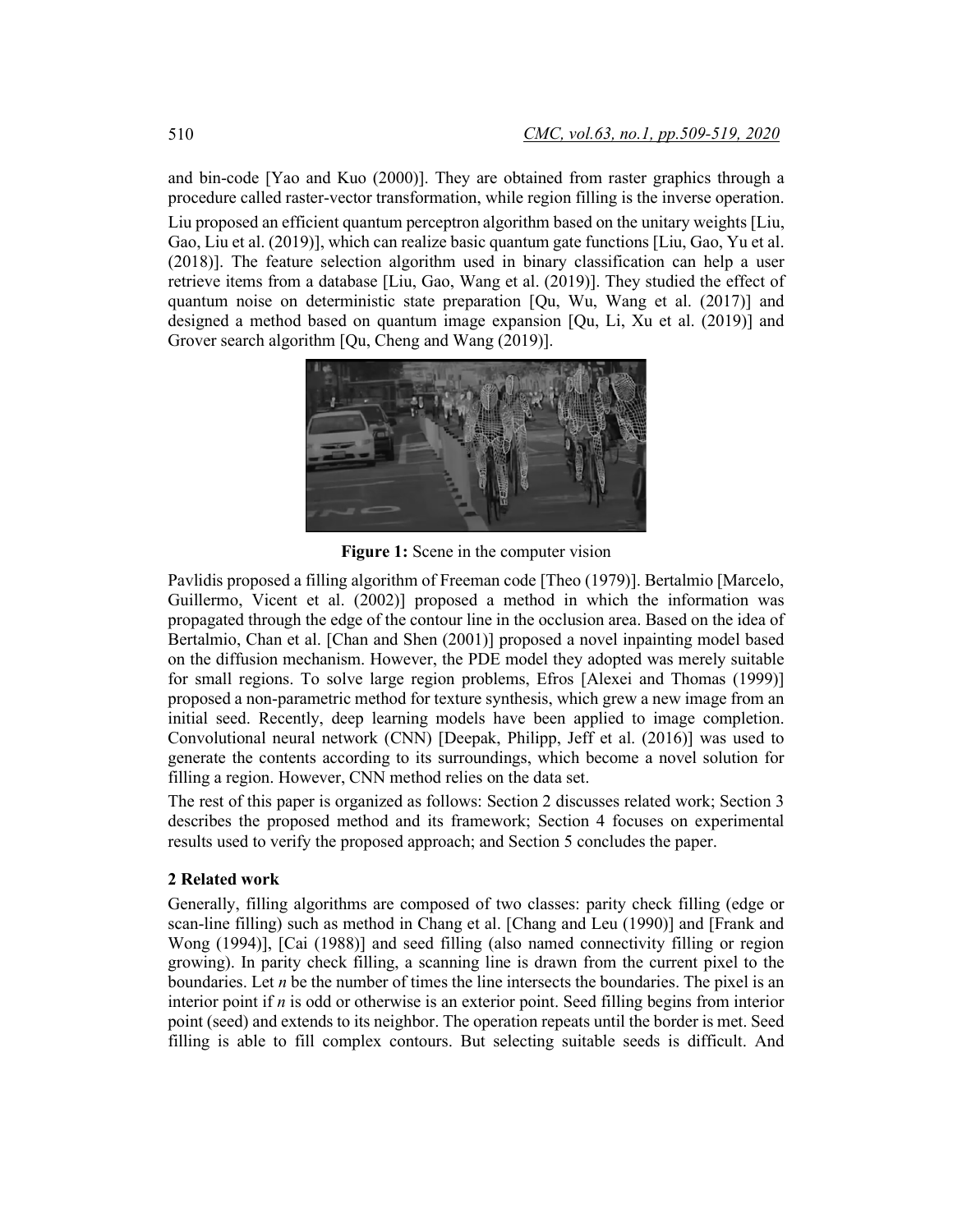searching for all interior pixels costs much time and large memory.

The method of Cai [Cai (1988)] was an early proposed parity check filling algorithm. The algorithm classified a contour point into *singular point*, *marking point* and "*no direction combination occurs*" according to its reaching codes and leaving codes. The method can fill images correctly.

Chang et al. [Chang and Leu (1990)] was another filling algorithm of parity check. In addition to the point classification defined in Cai's method, Chang named the *unsuitable point* to represent points inside the contour, indicating the occurrence of wrong code description. Chang's method used Merrill's y-axis data structure [Roy (1973)], which is an ascending (*y*, *x*) list, to store the marked points and singular points [Frank and Wong (1994)].

A typical seed filling algorithm was proposed in the work of Tang et al. [Tang and Lien (1988)]. Contour points was classified into *left point*, *right point* and *x*-tip point according to its reaching codes and leaving codes. The algorithm was correct and efficient.

Presently, Ren proposed a very simple and effective filling algorithm [Ren, Yang and Yang (2001)]. The method decomposed the contour into sub-contours. A sub-contour was named simple closed contour, whose contour points (colored with *boundary-color*) is passed only once. Once the *filling starting point* was found, the interior points in the same line was filled rightward until the *filling ending point* is met. The method is effective but couldn't fill internal contours.

Ren proposed the improved version in Ren et al. [Ren, Yang and Yang (2005)] later. Contour points were classified into *filling starting point*, *filling ending point* and *filling skipping point*, according to *sum\_delta\_y* (the sum of *y*-offsets of its reaching codes and leaving codes). The *filling starting point* on an inner contour lies on the right side of the boundary while the *filling starting point* on an outer contour lies on the left side of the boundary.

Ren's method is fast in finding seeds automatically and its time consumption is nearly constant without considering the shape of contours. But redundant filling will occur in the case of region with holes, where the filling of holes will overlap. As Fig. 2 illustrates, assuming *Area1* is the region between an outer contour and an inner contour, *Area2* is the region enclosed by the inner contour. *Nout* and *Nin* denote the number of outer contour codes and inner contour codes, respectively. To obtain correct filling result, Ren's method has to fill the region *Area1+Area2* first, and then fill the region *Area2*. It can be seen that *Area2* is filled twice, thus results in redundant filling.



**Figure 2:** Region with a hole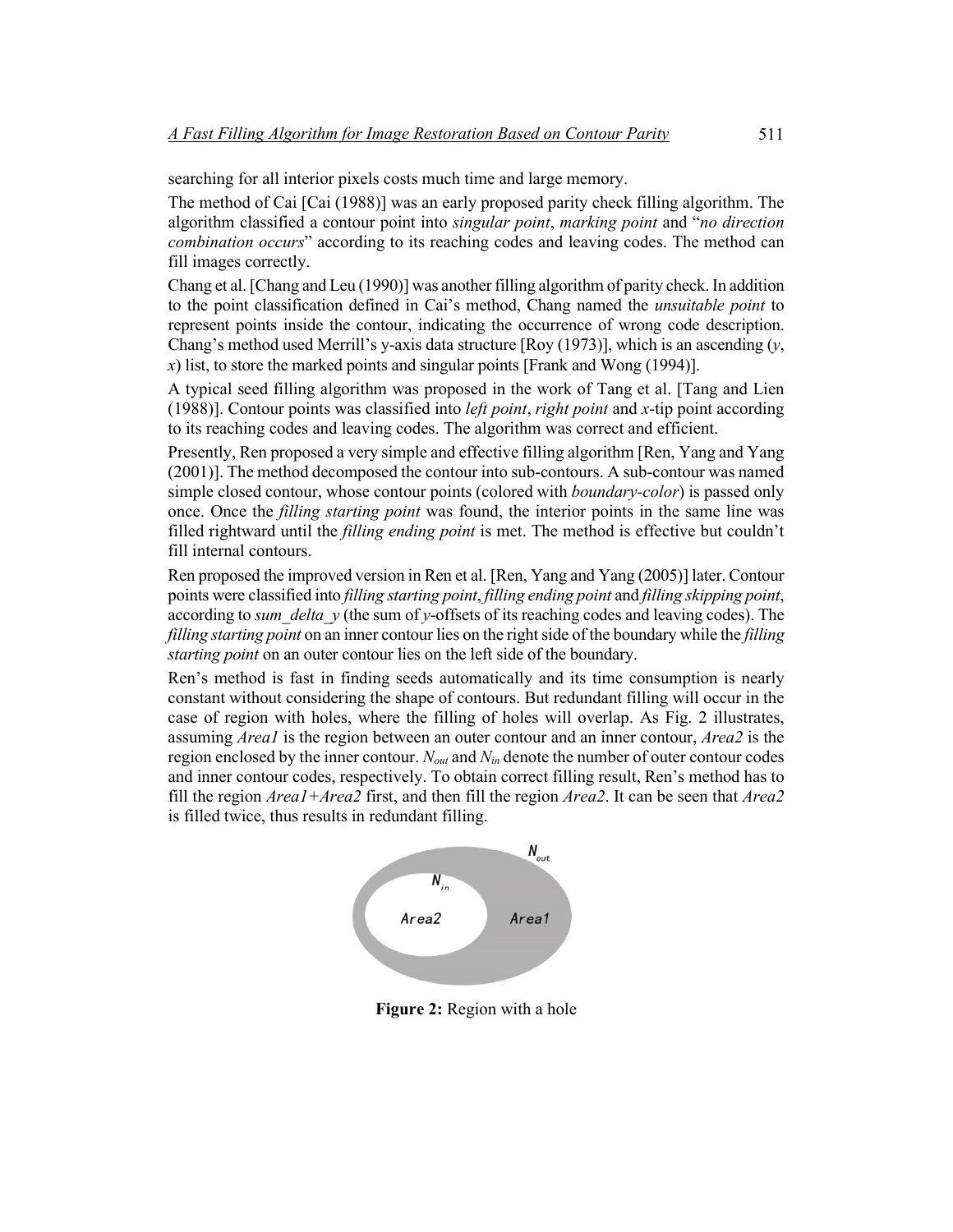#### **3 The novel filling algorithm based on contour parity**

To improve filling efficiency, we developed a technique using pairing points of the region's boundary in this work.

In Fig. 2, *Area1* should be filled and *Area2* should be skipped. According to our analysis, the contour points are classified into left point (L), right point (R) and duple point (LR). Their definitions are as follows:

L point: There is a region to be filled on its right in the same row.

R point: There is a region to be filled on its left in the same row.

LR point: The boundary has only one pixel in the current row, so the point is both L point and R point.

That is, whether a boundary point is L point, R point or LR point mainly depends on the direction of the contour.

Chain code is a typical image representation which includes the information of contour direction. And the proposed algorithm used Freeman chain code for the experiments. The contour tracing obeys the right-edge tracing rule [Theo (1979)], tracing inner contours clockwise and outer contours counterclockwise. Both inner and outer contour lines are conventionally 8-connected.

Liu designed a Freeman chain coding's status transition of eight directions [Liu and Gu (2014)]. In the transition, two consecutive codes (location *a* and location *b*) are used to judge the contour direction and tracing status, as shown in Fig. 3.



**Figure 3:** Status transition of Freeman chain codes

The chain codes and the L/R/LR points correspond in direction. Therefore, we can use two consecutive codes  $C_i$  and  $C_{i+1}$  to obtain contour point type. The chain coding-outline lookup table is shown in Tab. 1 below.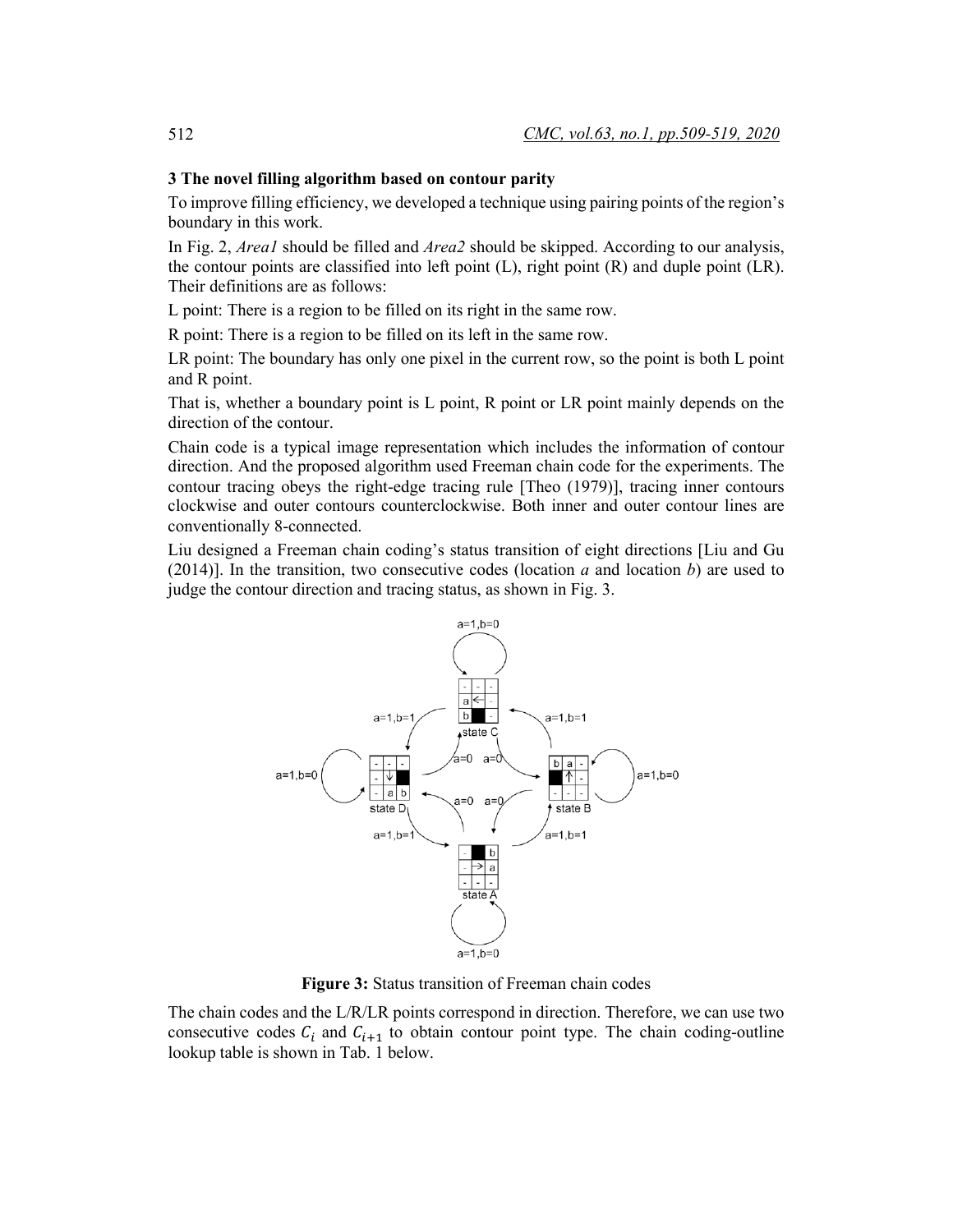| $C_{i+1}$<br>$\mathcal{C}_i$ | $\mathbf{0}$ |    | 2  | 3        | 4        | 5  | 6  |          |
|------------------------------|--------------|----|----|----------|----------|----|----|----------|
| $\bf{0}$                     | $\times$     | R  | R  | R        | R        |    |    | $\times$ |
|                              | $\times$     | R  | R  | R        | R        | LR |    | $\times$ |
| 2                            |              | R  | R  | R        | R        | LR | LR |          |
| 3                            |              | R  | R  | R        | R        | LR | LR | LR       |
| 4                            | L            |    |    | $\times$ | $\times$ | L  | L  | L        |
| 5                            | L            | LR |    | $\times$ | $\times$ | L  | L  | L        |
| 6                            | L            | LR | LR |          |          | L  | L  | L        |
|                              |              | LR | LR | LR       |          |    |    |          |

**Table 1:** The L/R/LR point lookup table

It is important to note that the number of L points is equal to the number of R points in each row. The sum of the inner contour points is exactly the same as the outer contour points.

In every scanning row the filling begins from left points to the nearest right point. This way holes inside a region are skipped, and redundant filling can be avoided.

The process of the proposed algorithm is:

Step 1: Scans each contour including inner and outer contours and finds R and LR points. The points are marked with *fill-color*, as shown in Figs. 4(a) and 4(b).

Step 2: Scans every contour again. Finds all L points, marks them, and then fills rightward to the nearest marked R points., as shown in Figs. 4(c) and 4(d). LR points are skipped because they are already marked in Step 1. The algorithm terminates when all the contour pixels have been filled.



**Figure 4:** Filling procedure for a complex region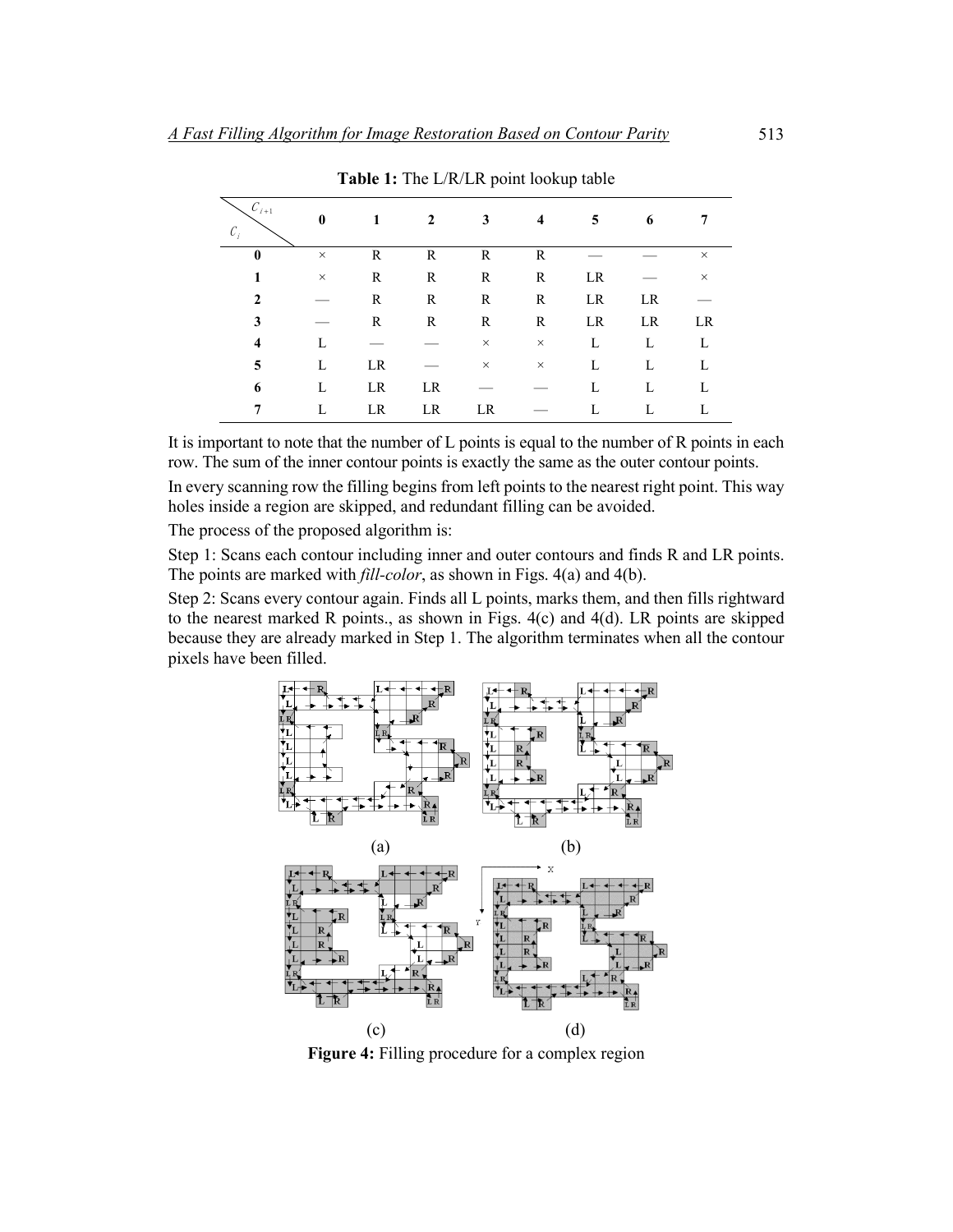Conventional algorithms such as Ren's method have to fill contour points after all the interior pixels are filled. In contrast, the proposed method fills the contour pixels during the scan of the contour, which saves time.

The proposed method can be used to tackle regions presented by all kinds of chain code, such as Freeman chain code, crack code and vertex chain code. The algorithm based on Freeman chain code is implemented in Fig. 5 below.



**Figure 5:** Filling method based on Freeman chain code

#### **4 Experimental procedure**

## *4.1 The analysis and comparisons of the methods*

We conducted further experiments to compare the proposed method with a range of existing methods focusing on total time complexity as well as auxiliary memory and assisted color. We compared the proposed method with Cai's method, Chang's method, Ren's method, and Tang's method.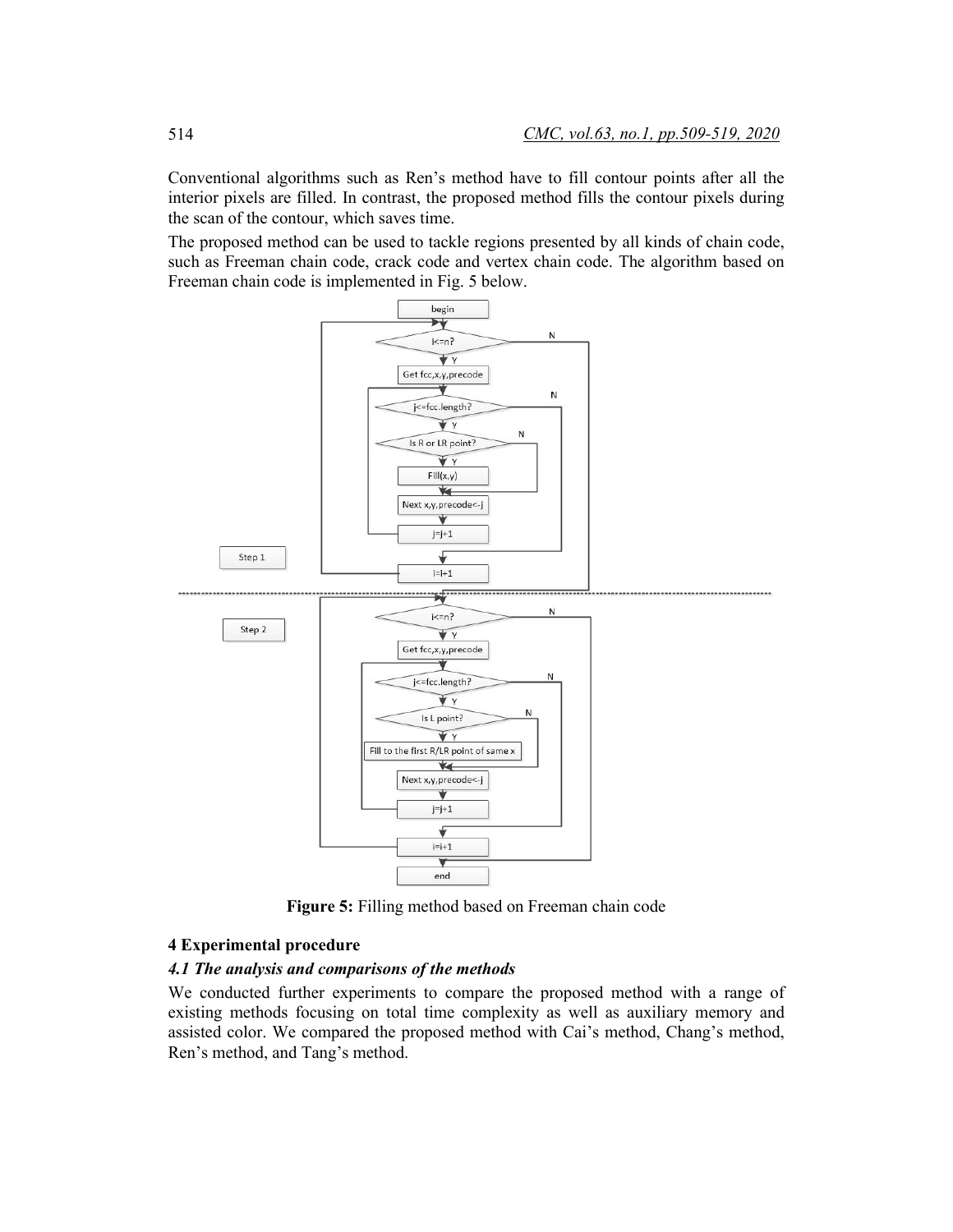Since a contour point may be met at most four times during the operation, Cai [Cai (1988)] uses two workspaces of the same size as the original image, named *A* and *B*, to avoid incorrect classification. *A* stores marked points and *B* stores single points. Then lines between marked points in *A* are filled. Finally, the single points in *B* are added to *A* to produce the filling result. Time consumption in scanning the whole circum-rectangle (including filling) is  $W \times H$  and the time of visiting the contour is  $O(N)$ . Therefore, the total time consumption is  $W \times H + O(N)$ . Both single and marked points used the same filling color, no assistant color was used.

According to the Chang's algorithm [Chang and Leu (1990)], a single point is recorded twice, a marked point is recorded once and a skipping point is not recorded. Furthermore, a single point will not be assigned as a marked point when it is visited the second time. Owing to the filling point list, the method avoids to scan pixels outside the contour. Time consumption of filling is Area. Sorting the array costs  $O(N \log N)$ . The total time consumption is Area  $+ O(N \log N)$ . No assistant color is used to distinguish pixels.

Tang's method [Tang and Lien (1988)] uses filling color I, and three assistant colors B, E and O. It first labeled boundary points in image *A*. Then an array *T* is allocated to store the processed row. During the filling, the method searches for seeds in each row to decide whether it should be labeled. The array not only stores boundary runs in each row, but also needs to sort them ascending by their coordinates. Time consumption of scanning the circum-rectangle (sometimes more than once) is  $(1 + \alpha)W \times H$ ,  $\alpha > 0$ , the time of the filling consumption is Area, and the time of determining seeds is  $O(k \times N)$ , where k is the time required to find seeds and is uncertain. Thus the total time consumption of the Tang's filling method is  $(1 + \alpha)W \times H + \text{Area} + O(k \times N), \alpha > 0.$ 

Ren's algorithm scans the contour five times. It colors all contour points in the first time, and calculates  $sum\_delta\_y$  of each contour point in the second time. It marks all points to fill in the third time and fills the pixels from start point to end point in the fourth time, finally fills in all contour points.

Time consumption of Ren's method in scanning pixels in the region is Area, and the time of visiting the contour is  $O(N)$ , thus the total time consumption is Area +  $O(N)$ . For the target image, the algorithm visited the contour five times, so the time is Area  $+ 5(N)$ .

Ren's method is fast in finding seeds automatically, and its time consumption is nearly constant. But it handles each contour individually, redundant filling will occur in the case of region with holes, where the filling of holes will overlap. Take Fig. 2 as example, to obtain correct filling result, Ren has to fill the region  $Area1 + Area2$  and fill the region *Area2.* The total time consumption is  $Area1 + 2Area2 + 5N_{out} + 5N_{in}$ . It can be seen that *Area*2 is filled twice, thus resulting in redundant filling.

In contrast to Ren's method, the proposed algorithm only visits the contour twice and scans the interior pixels (skipping holes) once, thus the total time consumption is  $Area + 2(N)$ . For the case illustrated in Fig. 2, the total time consumption is  $Area1 + 2N_{out} + 2N_{in}$ . In addition, because L and R points are marked with *fill-color* during the operation, no assistant color is used.

The time complexity of the four existing methods is compared to the proposed method in Tab. 2.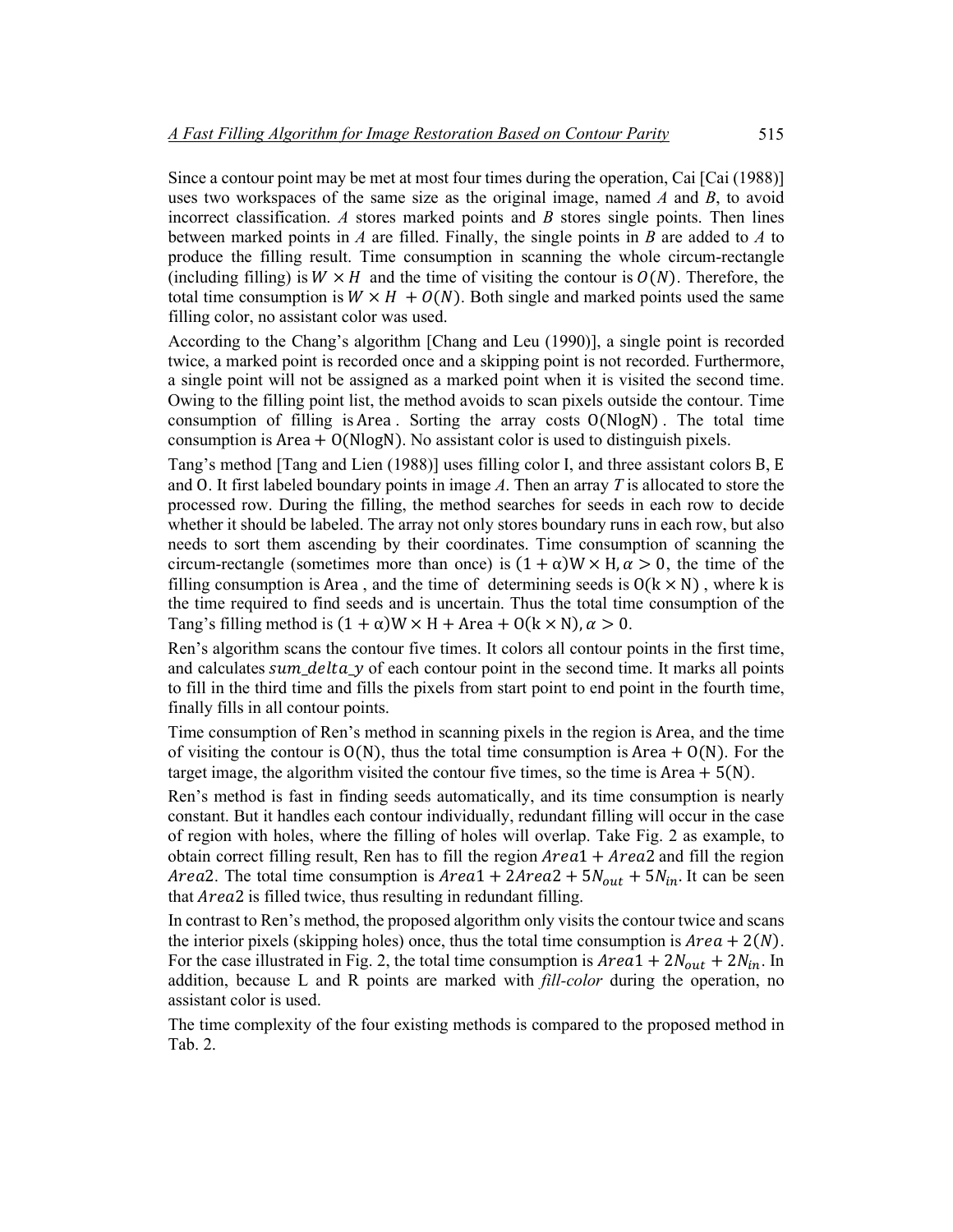| Method          | Time complexity                                      | <b>Auxiliary</b><br>memory | <b>Auxiliary</b><br>colors |
|-----------------|------------------------------------------------------|----------------------------|----------------------------|
| Cai's method    | $W \times H + O(N)$                                  | $2 \times W \times H$      | $\theta$                   |
| Chang's method  | $Area + O(NlogN)$                                    | $\theta$                   |                            |
| Tang's method   | $(1 + \alpha)$ W × H + Area + O(k × N), $\alpha > 0$ | N                          |                            |
| Ren's method    | $Area + 5N$                                          | $\theta$                   | 3                          |
| Proposed method | $Area + 2N$                                          | $\theta$                   | $\theta$                   |

**Table 2:** Time complexity comparison

### *4.2 Experimental results*

Our experiment takes Figs. 6(a)-6(c) and Fig. 7(a) as test images. And Fig. 7(b) is the filling result of Fig. 7(a). Because Ren's method has better performance than other established filling techniques, the experiments compare Ren's method and the proposed method, shown in Tab. 3.



**Figure 7:** Large complex image and the filling result

The average time of running the program 100 times is taken as the result, which shows that the proposed method outperforms Ren's method. Since Ren's method outperforms other methods,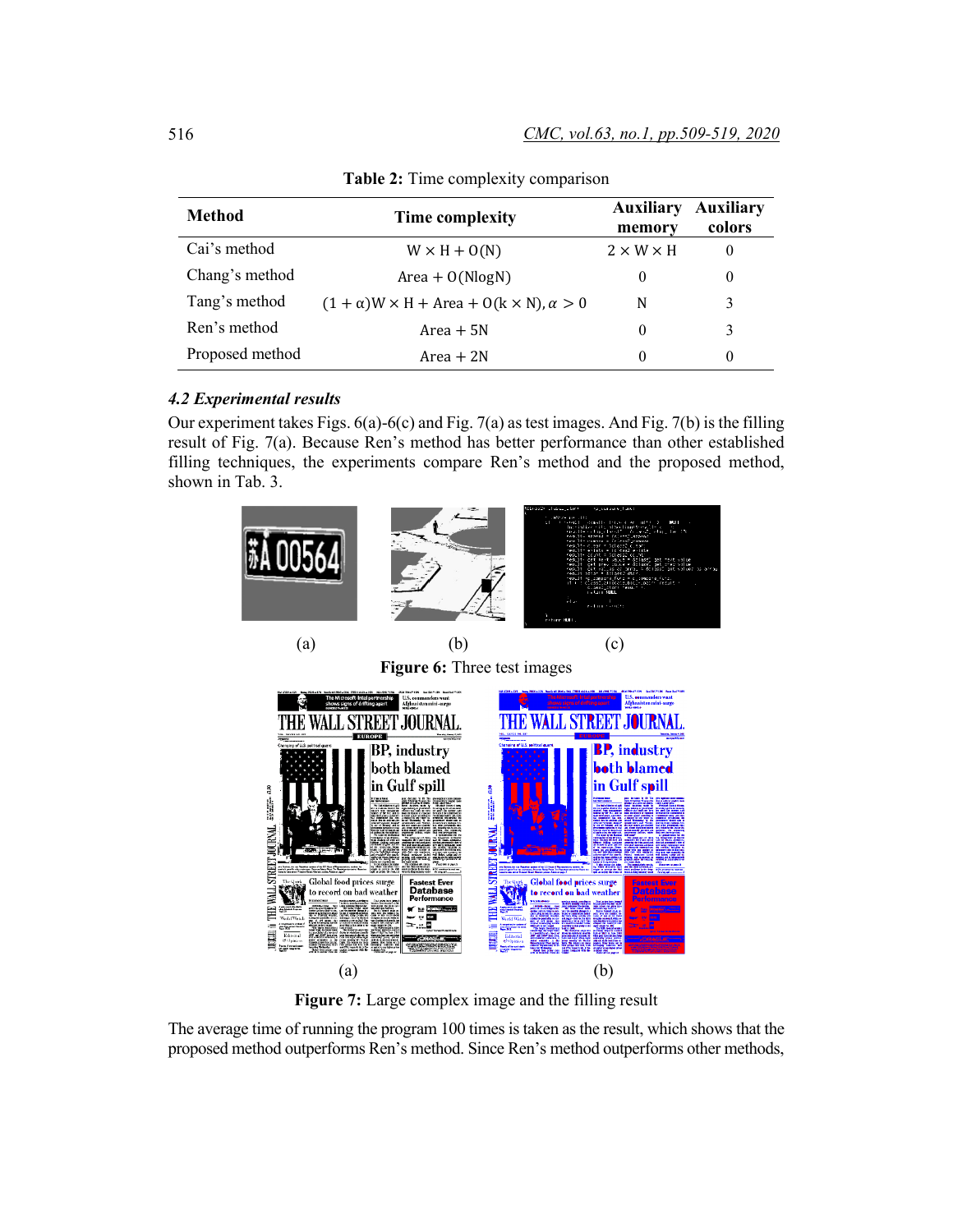| Test image  | <b>Size</b>      |      | Ren's method (ms) Proposed method (ms) |
|-------------|------------------|------|----------------------------------------|
| Fig. $6(a)$ | $339\times159$   | 1792 | 1108                                   |
| Fig. $6(b)$ | $165 \times 154$ | 780  | 619                                    |
| Fig. $6(c)$ | 596×371          | 2741 | 1436                                   |
| Fig. $7(a)$ | 548×733          | 5424 | 2121                                   |

**Table 3:** Time comparison of the algorithms

one can deduce that the proposed method is faster than already-established approaches.

Because the proposed algorithm has no need to fill the holes in the image, it appears faster than Ren's method when the image has numerous large holes. Furthermore, it does not use additional memory or assistant color.

#### **5 Conclusion**

This paper proposes a novel filling method based on pixel parity. The proposed method presents a simple idea to find pairs of contour points for filling, which limits the scan within the region to be filled and does not fill holes redundantly. Further, no assistant color is used. Experiments results show that the time consumption of the proposed method is lower, regardless of the contour's shape. Experiments results also demonstrate that the proposed algorithm can fill complex contours with higher speed and less computational cost.

**Acknowledgement:** The research is jointly supported by the National Natural Science Foundation of China No. 61561035, and by Ukrainian government project No. 0117U007177 and the Slovak Research and Development Agency project number APVV-18-0214.

**Conflicts of Interest:** The authors declare that they have no conflicts of interest to report regarding the present study.

#### **References**

**Alexei, E.; Thomas, L.** (1999): Texture synthesis by non-parametric sampling. *Proceedings of the Seventh IEEE International Conference on Computer Vision*, vol. 2, pp. 1033-1038.

**Cai, Z. G.** (1988): Restoration of binary images using contour direction chain codes description. *Computer Vision, Graphics, and Image Processing*, vol. 41, no. 1, pp. 101-106.

**Chan, T. F.; Shen, J.** (2001): Non-texture inpainting by curvature-driven diffusions. *Journal of Visual Communication and Image Representation*, vol. 12, no. 4, pp. 436-449.

**Chang, L. W.; Leu, K. L.** (1990): A fast algorithm for the restoration of images based on chain codes description and its application. *Computer Vision, Graphics, and Image Processing*, vol. 50, no. 3, pp. 296-307.

**Charles, R. D.; Azriel, R.; Hanan, S.** (1980): Region representation: boundary bodes from quadtree. *Communications of the ACM*, vol. 23, no. 3, pp. 171-179.

**Deepak, P.; Philipp, K.; Jeff, D.; Trevor, D.; Alexei, A. E.** (2016): Context encoders: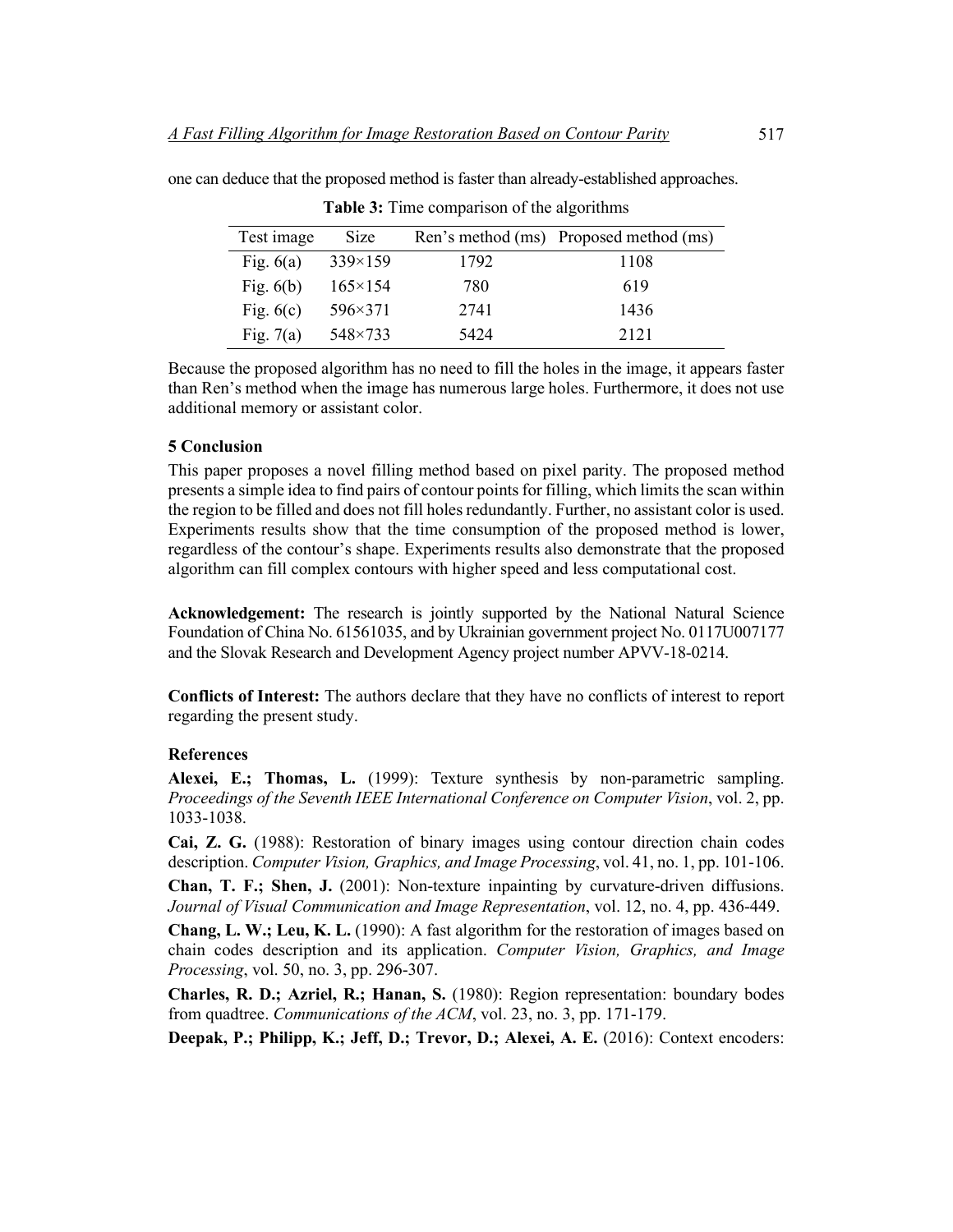feature learning by inpainting. *Proceedings of the IEEE Conference on Computer Vision and Pattern Recognition*, pp. 2536-2544.

**Ernesto, B.** (1999): A new chain code. *Pattern Recognition*, vol. 32, pp. 235-251.

**Frank, Y. S.; Wong, W. T.** (1994): An improved fast algorithm for the restoration of images based on chain codes description. *Computer Vision, Graphics, and Image Processing*, vol. 56, no. 4, pp. 348-351.

**Kim, S. D.; Lee, J. H.; Kim, J. K.** (1988). A new chain-coding algorithm for binary images using run-length codes. *Computer Vision, Graphics, and Image Processing*, vol. 41, no. 1, pp. 114-128.

**Liu, W. J.; Gao, P. P.; Liu, Z.; Chen, H.; Zhang, M.** (2019): A quantum-based database query scheme for privacy preservation in cloud environment. *Security and Communication Networks*, vol. 14.

**Liu, W. J.; Gao, P. P.; Wang, Y.; Yu, W. B.; Zhang, M.** (2019): A unitary weights based one-iteration quantum perceptron algorithm for non-ideal training sets. *IEEE Access*, vol. 7, pp. 36854-36865.

**Liu, W. J.; Gao, P. P.; Yu, W. B.; Qu, Z. G.; Yang, C. N.** (2018): Quantum relief algorithm. *Quantum Information Processing*, vol. 17.

**Liu, Y.; Gu, G. Q.** (2014): Efficient algorithm for obtaining connected components in bilevel images. *IEICE Electronics Express*, vol. 11, no. 3, pp. 20130748-20130748.

**Marcelo, B.; Guillermo, S.; Vincent, C.; Coloma, B.** (2002): Image inpainting. *Proceedings of the Conference on Computer Graphics and Interactive Techniques*, vol. 27, pp. 417-424.

**Marius, C. C.; Olli, S. N.** (2005): Note: an algorithm for contour-based region filling. *Computers and Graphics*, vol. 29, no.3, pp. 441-450.

**Qu, Z. G.; Cheng, Z. W.; Wang, X. J.** (2019): Matrix coding-based quantum image steganography algorithm. *IEEE Access*, vol. 7, pp. 35684-35698.

**Qu, Z. G.; Li, Z. Y.; Xu, G.; Wu, S. Y.; Wang, X. J.** (2019): Quantum image steganography protocol based on quantum image expansion and Grover search algorithm, *IEEE Access*, vol. 7, pp. 50849-50857.

**Qu, Z. G.; Wu, S. Y.; Wang, M. M.; Sun, L.; Wang, X. J.** (2017): Effect of quantum noise on deterministic remote state preparation of an arbitrary two-particle state via various quantum entangled channels. *Quantum Information Processing*, vol. 16, no. 306, pp. 1-25.

**Ren, M. W.; Yang, J. Y.; Sun, H.** (2001): A new contour filling algorithm based on chain codes description. *Journal of Image and Graphics*, vol. 4, pp. 348-352.

**Ren, M. W.; Yang, W. K.; Yang, J. Y.** (2005). A new and fast contour-filling algorithm. *Patten Recognition*, vol. 38, no. 12, pp. 2564-2577.

**Roy, D. M.** (1973). Representation of contours and regions for efficient computer search. *Communications of the ACM*, vol. 16, no. 2, pp. 69-82.

**Tang, G. Y.; Lien, B.** (1988): Region filling with the use of the discrete green theorem. *Computer Vision, Graphics, and Image Processing*, vol. 42, no. 3, pp. 297-305.

**Theo, P.** (1979). Filling algorithms for raster graphics. *Computer Graphics and Image*